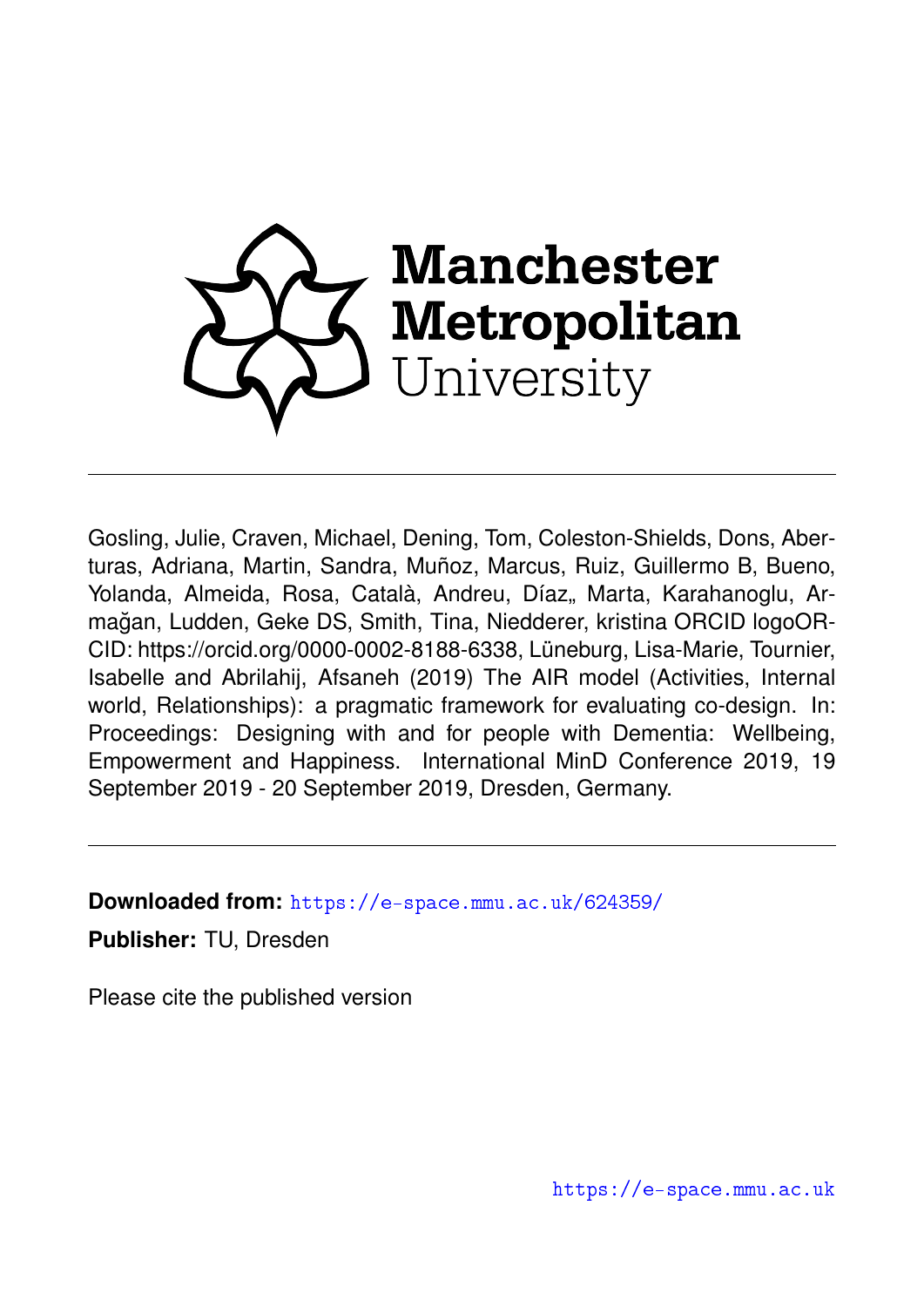



# The AIR model (Activities, Internal world, Relationships): a pragmatic framework for evaluating co-design

Julie Gosling, Michael P. Craven, Tom Dening, Dons Coleston-Shields, Adriana G. Aberturas, Sandra G Martín, Marcos Muñoz, Guillermo B. Ruiz, Yolanda Bueno, Rosa Almeida, Andreu Català, Marta Díaz, Armağan Karahanoglu, Geke D. S. Ludden, Tina Smith, Kristina Niedderer, Lisa-Marie Lüneburg, IsabelleTournier, Afsaneh Abrilahij, MinD consortium plus MinD Patient & Public Involvement group, Nottingham and Grupo de Expertos Por Experiencia, Valladolid.

*makingwaves1798@hotmail.com*, *michael.craven@nottingham.ac.uk*, *tom.dening@nottingham.ac.uk*, *dons.coleston-shields@nottshc.nhs.uk*, Nottinghamshire Healthcare NHS Foundation Trust, UK *aga@intras.es*, *sgm@intras.es*, *pdesarrollo1@intras.es*, *respsico.burgos@intras.es*, *yba@intras.es*, *rra@intras.es*, Fundación INTRAS, Spain *andreu.catala@upc.edu*, *marta.diaz@upc.edu*, Universitat Politècnica de Catalunya, Spain *a.karahanoglu@utwente.nl*, *g.d.s.ludden@utwente.nl,* University of Twente, Netherlands *tina.smith@wlv.ac.uk*, University of Wolverhampton, UK *k.niedderer@mmu.ac.uk*, Manchester Metropolitan University, UK *lisa-marie.lueneburg@tu-dresden.de*, Technische Universität Dresden, Germany *isabelle.tournier@i-zd.lu*, Info-Zenter Demenz, Luxembourg *afsaneh.abrilahij@uni.lu,* University of Luxembourg

**Abstract:** A pragmatic model, AIR (Activities; Internal world; Relationships), is presented for co-design of technologies and products to support well-being of

Copyright © 2019. The copyright of each paper in this conference proceedings is the property of the author(s). Permission is granted to reproduce copies of these works for purposes relevant to the International MinD Conference 2019, provided that the author(s), source and copyright notice are included on each copy. For other uses please contact the author(s).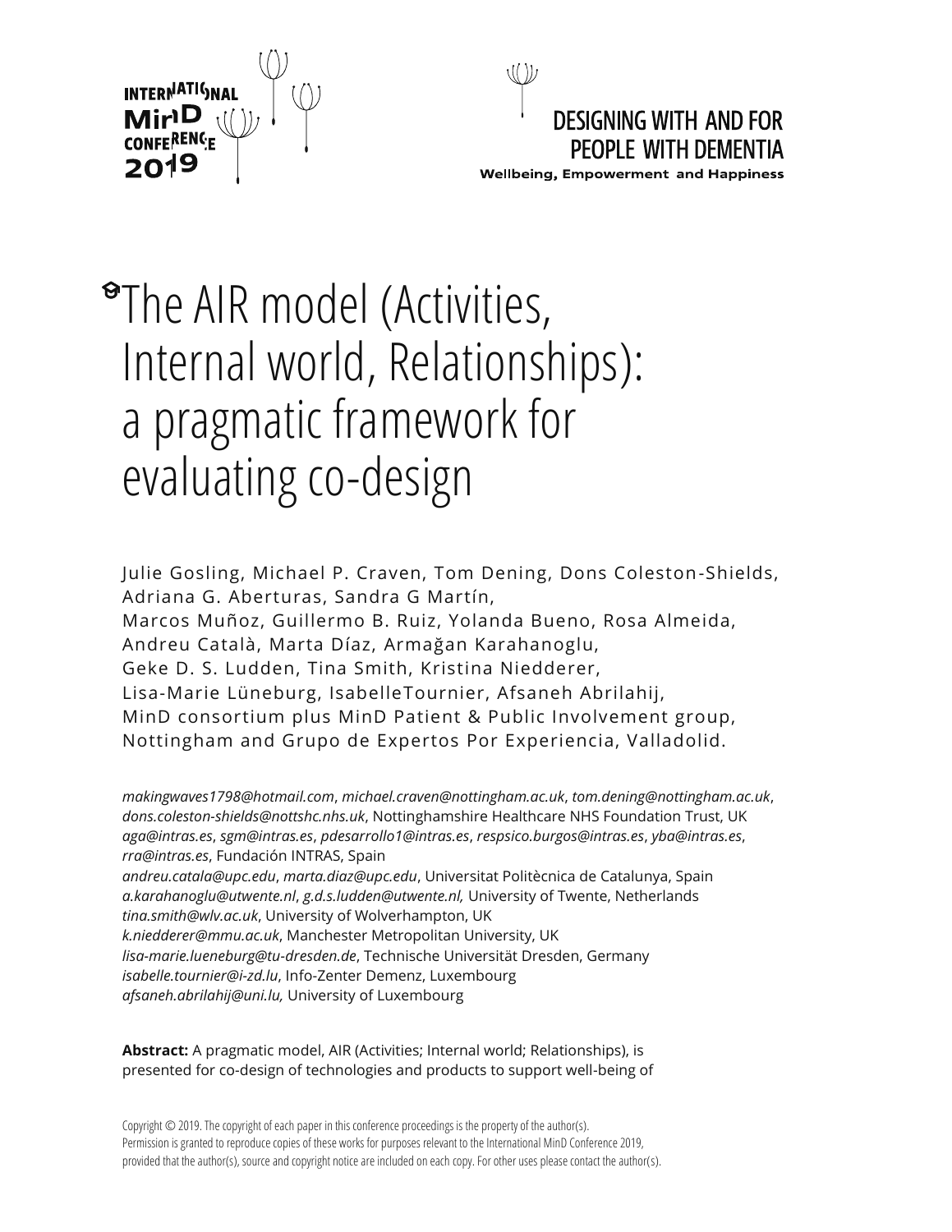people living with dementia. This model, co-developed with people with lived experience, is aimed at including psychosocial aspects in the prototype development process. The model is then related to a form of mindful evaluation framework that can be employed during the prototype testing of co-designed solutions. The components of this evaluation framework and associated instruments are described.

*Keywords: dementia; evaluation; co-design; mindfulness.* 

## **1. Introduction**

The increasing pressure for participation by people with lived experience in all areas of public decision-making is reflected in the mantra of 'nothing about us without us.' Co-design and evaluation processes in the realisation of well-being and healthcare products must aim to honour this.

MinD (Designing for People with Dementia: mindful self-empowerment and social engagement) is a European Commission funded project under the Marie Skłodowska-Curie Research and Innovation Staff Exchange (RISE) programme between multiple international partners which is co-designing products for use by people living with dementia and their carers. MinD is comprised of researchers, designers, practitioners and others who may also define themselves as a group of people with and without lived experience of difficulties related to memory, cognition understanding and brain functioning, including various conditions of dementia.

The process of design in MinD has been based on the lived experience of people who have problems, difficulties and things to say related to dementia and with people who support them in daily life. Learning from what they have shared about their lives, MinD's co-design and co-creation processes have taken nearly four years to date and have involved collaborative work across Europe.

The project has fostered 'mindful' co-design which intends to create technologies based on wants, needs and aspirations, to support the wellbeing of people living with dementia and other problems of memory or cognitive impairment, through enhanced opportunities for social engagement, self-empowerment and mindful meaningful occupation (Niedderer et al., 2017). It is important to stress that the MinD team are all co-designers and co-researchers rather than two distinct groups; the 'experts' and the 'people with problems'. Our partnership and the mutuality it embodies have produced a number of new models and principles to extend across the entirety of their design method stories.

This paper first outlines a model, AIR - consisting of Activities (or actions); Internal World (feelings); and Relationships – that we have developed for mindful co-design. We describe aspects of its development and then illustrate how it has been applied in the evaluation of one of the MinD prototype products.

In a conventional evaluation for products aimed at supporting the wellbeing of people with dementia, it is the dyad of the individual living with a condition and their carer that is often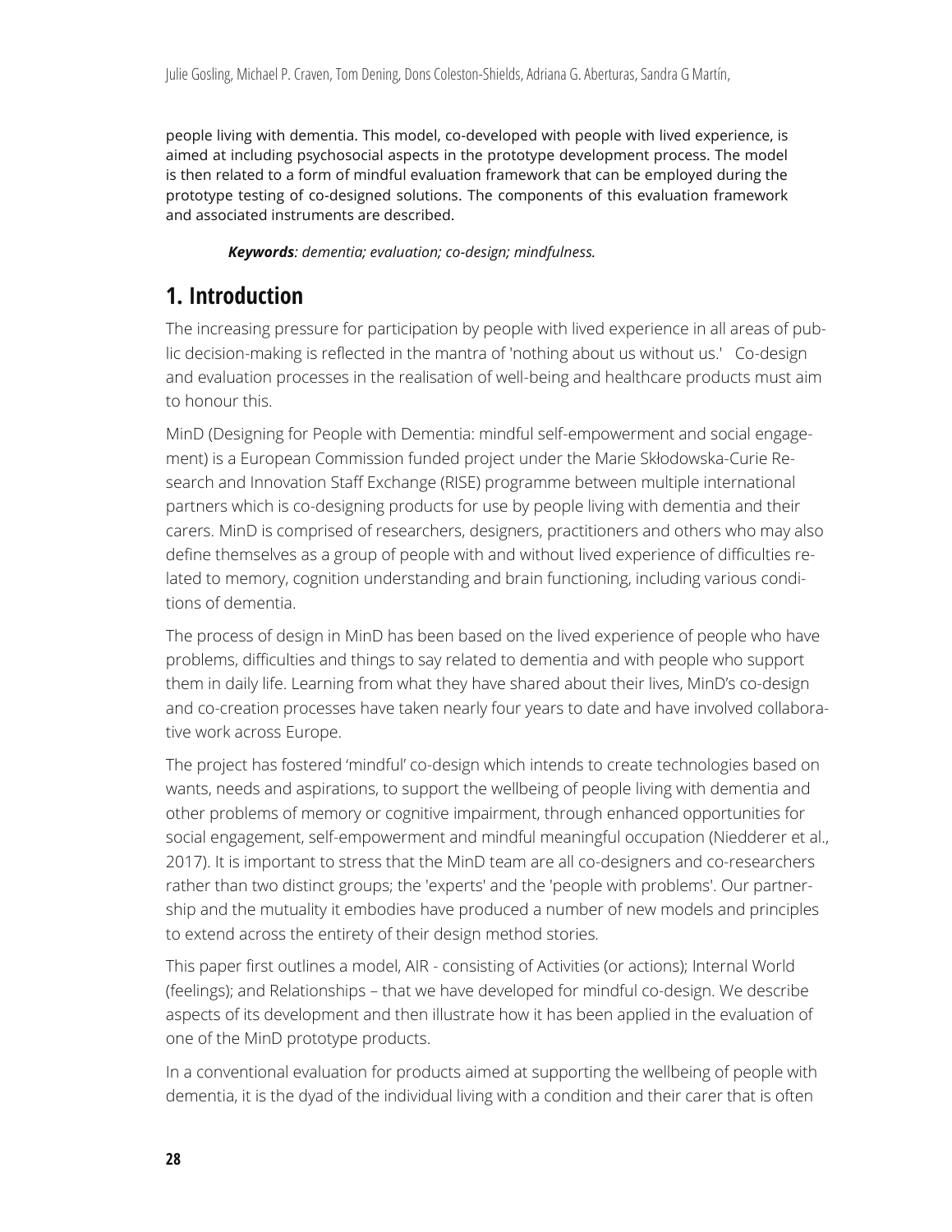considered. For social solutions, a broader social network will become relevant and, where technology solutions have been proffered, the relationship of an design solution with the human dyad is considered to be of growing importance (Cudd et al., 2013). Previously, a number of existing evaluation approaches have been proposed and explored, some of these based on quality of life measures which are mostly clinical or concerned with psychosocial well-being, (Craven et al., 2014, Stoner et al., 2017) including measures such as Psychosocial Impact of Assistive Devices Scale (PIADS) (Day et al. 2002). Others are concerned with broader well-being concepts such as 'salutogenesis' which have been applied to dementia (Alm et al., 2015) and some are more closely associated with the technology adoption models (TAM) (Chaurasia et al., 2016).

In co-creating evaluations, it is essential that the questions asked reflect issues and values of importance to partners with lived experience as well as those of trained researchers and assessors and furthermore that the context of the evaluation is empowering for everyone (Advocacy in Action 2006, Gosling and Martin 2012).

Evaluation of MinD's outputs aims to be an extension of the holistic process of the co-designed technologies which aims to be, in itself, both a collaboratively produced and mutually enabling process.

### **2. AIR; a co-design model**

MinD's design processes have guided the co-design and shared evaluation of wellbeing products that aim to capture domains of social interaction and mindfulness in the daily lives of people living with dementia. MinD's central focus on lived experience prioritises participants' direct interface with the product and any subsequent impact of that experience upon their relationships with their external environments, and with their own internal worlds, It is represented diagrammatically in, Figure 1, by the AIR model (Activities; Internal world; Relationships), which enhances the exploration of the user experience with a dimension of mindfulness.

The three components of AIR are closely inter-related. Thus, for example, a lack of activities can have detrimental effects on both the internal world and on the relationships of the person. Turmoil or distress in the internal world can prevent someone participating in enjoyable activities and over time can harm relationships. Negative and positive external influences on any of the AIR components are represented by red and green arrows respectively. A more obvious measure of success from design is perhaps a solution of providing or supporting a new beneficial activity or the maintenance of such, but there are also things that can be done with design that are aimed at improving the overall experience including relationships with people or environments, or enhancing the internal world of a person living with dementia.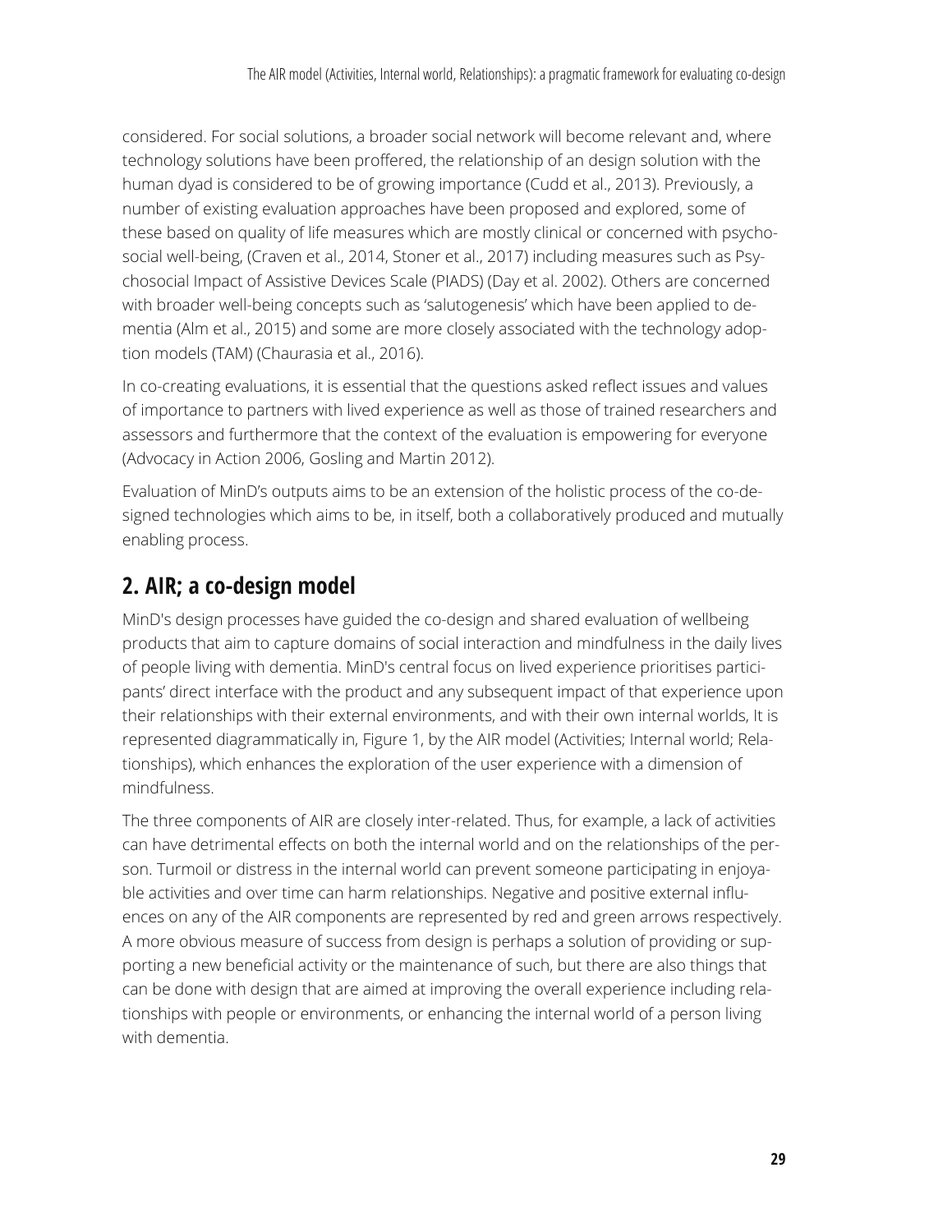



We suggest that this model can help in three ways:

- *it is consistent with a mindful approach to design as facilitating experience.* It reminds us of the importance of bringing the internal and external worlds together and, as there is no specific dimension of time, it rests in the moment.
- *it informs co-design*. In designing with and for people with dementia, we can consider all three components specifically. We may for instance use design that is focused on one component, such as activities, but in thinking about how the design may work we can take into account the likely impacts on relationships and on the internal world. Or designs can be targeted at either of the other two components. In practice, it may be a combination of targets, but again we can be deliberate in our intentions if we think simultaneously about all three parts of AIR.
- *it informs evaluation*. This means working collaboratively to decide the suitability of prototype designs for people living with dementia (and those closest to them). The three components of AIR give us a framework that we think will be useful in assessing not just whether something is effective but also *how* and *why* it has that effect. Or, conversely, if it doesn't work, why not - which will give us a handle on how to improve it

#### **3. The origins of AIR**

In aiming for co-creation in design, the MinD consortium has needed to adapt widely; to capacity-build among all of its partners, to make mutual travels along uncharted trails, to learn from raw experiences, to work out of comfort zones and to find new ideas in unexpected sources. The MinD evaluation framework and its AIR model can be tracked through some of these exploratory journeys.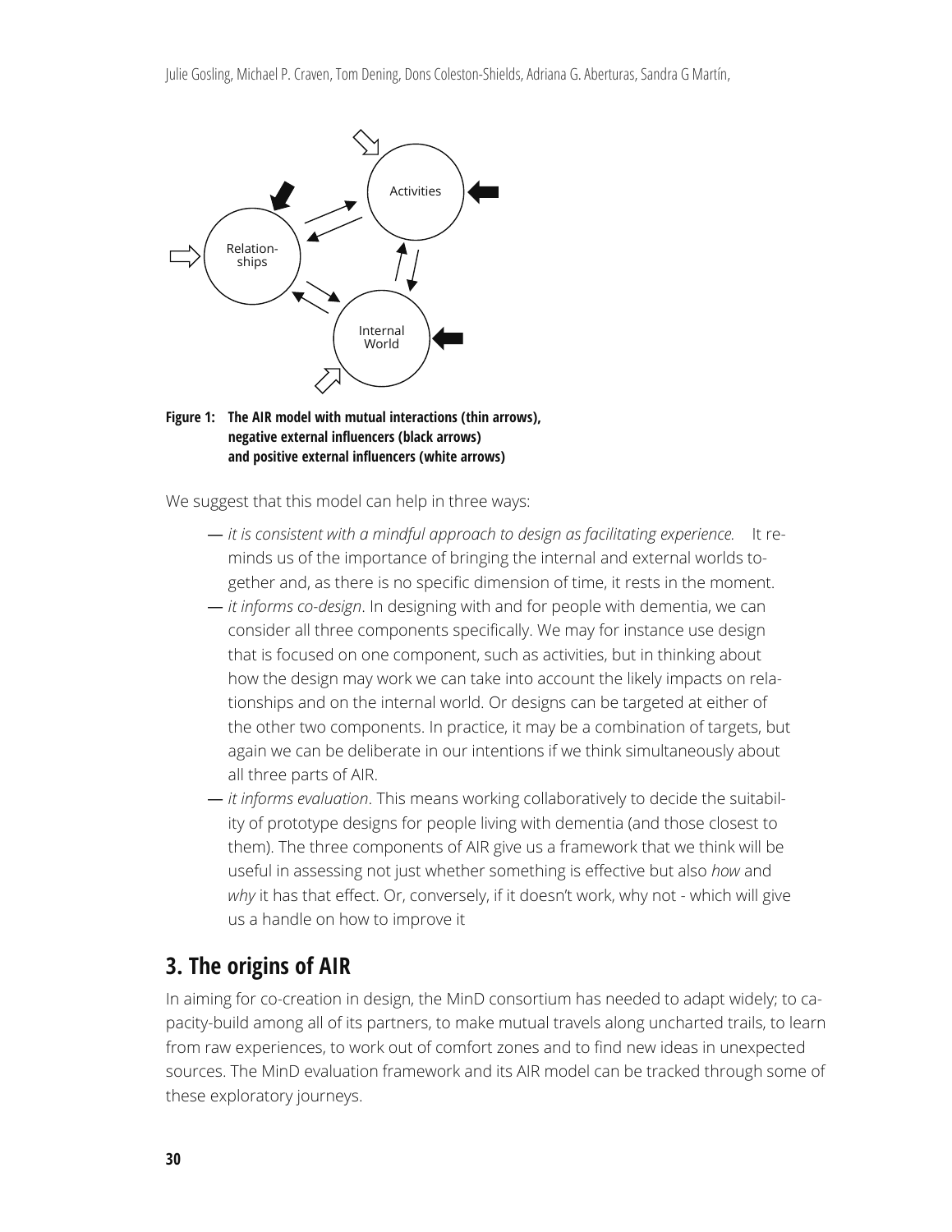Mutual and mindful capacity building processes were introduced through the duration of the partnership, enabling creative opportunities for people with dementia and their carers to think like designers and allowing for designers, a look at the lived in worlds of dementia. In relation to developing the AIR model, two events held in Nottingham were particularly salient.

| Aspects of<br>Clothing    | tightness, warmth, feel, weight, layering, colour, pattern, softness,<br>length, composition, coverage, length, luxuriousness, durability, smart-<br>ness, smell, ease of locating, elaborateness, ease of cleaning                                                                                                                                                                                                                                                                                                                                                     |
|---------------------------|-------------------------------------------------------------------------------------------------------------------------------------------------------------------------------------------------------------------------------------------------------------------------------------------------------------------------------------------------------------------------------------------------------------------------------------------------------------------------------------------------------------------------------------------------------------------------|
| Mindfulness<br>Attributes | feeling comforted / comfortable / snug / secure / trapped / sensual;<br>clashing or matching patterns; ease of use / dressing, dexterity, feel to<br>touch, cognitive aspects, knowledge about the textile and its source<br>and history / how it behaves; appropriateness with respect to cultural<br>and social norms or taboos and individual wishes, status; dignity;<br>does it smell after use e.g. after cycling; walking barefoot; forget<br>clothes are there; night-time and daytime clothes; delineate time /<br>place / occasion; supporting predictability |
| Actions                   | changing clothes; act of dressing; washing clothes; dressing for dinner;<br>sunbathing, locating clothes in cupboard, packing in case, taking<br>gloves from bag, looking for lost hat; signalling or alerting that you are<br>cold, stressed; initiating or sequencing an action, e.g. cycling                                                                                                                                                                                                                                                                         |
| Technical                 | sensors: touch / haptics; pressure; biometrics<br>actuators: heating; changing colour; lighting up; alerting with sound                                                                                                                                                                                                                                                                                                                                                                                                                                                 |
| Application<br>ideas      | responsive carpets / wall coverings; self cleaning clothes and shoes;<br>fastenings/buttons that act as switches; warming pockets, patches, in-<br>soles (all body parts) 'solar' buttons that capture light/heat and make<br>these available when it gets dark or cold; detectors for body heat that<br>activate warmth if needed; general functions for daily living e.g. creat-<br>ing awareness in general, prompting choices or helping to initiate<br>tasks                                                                                                       |

**Table 1: Talking About Textiles: clothing, mindfulness, actions, technical, application ideas** 



**Figure 2: Talking About Textiles: relationships, actions and activities explored in the workshop**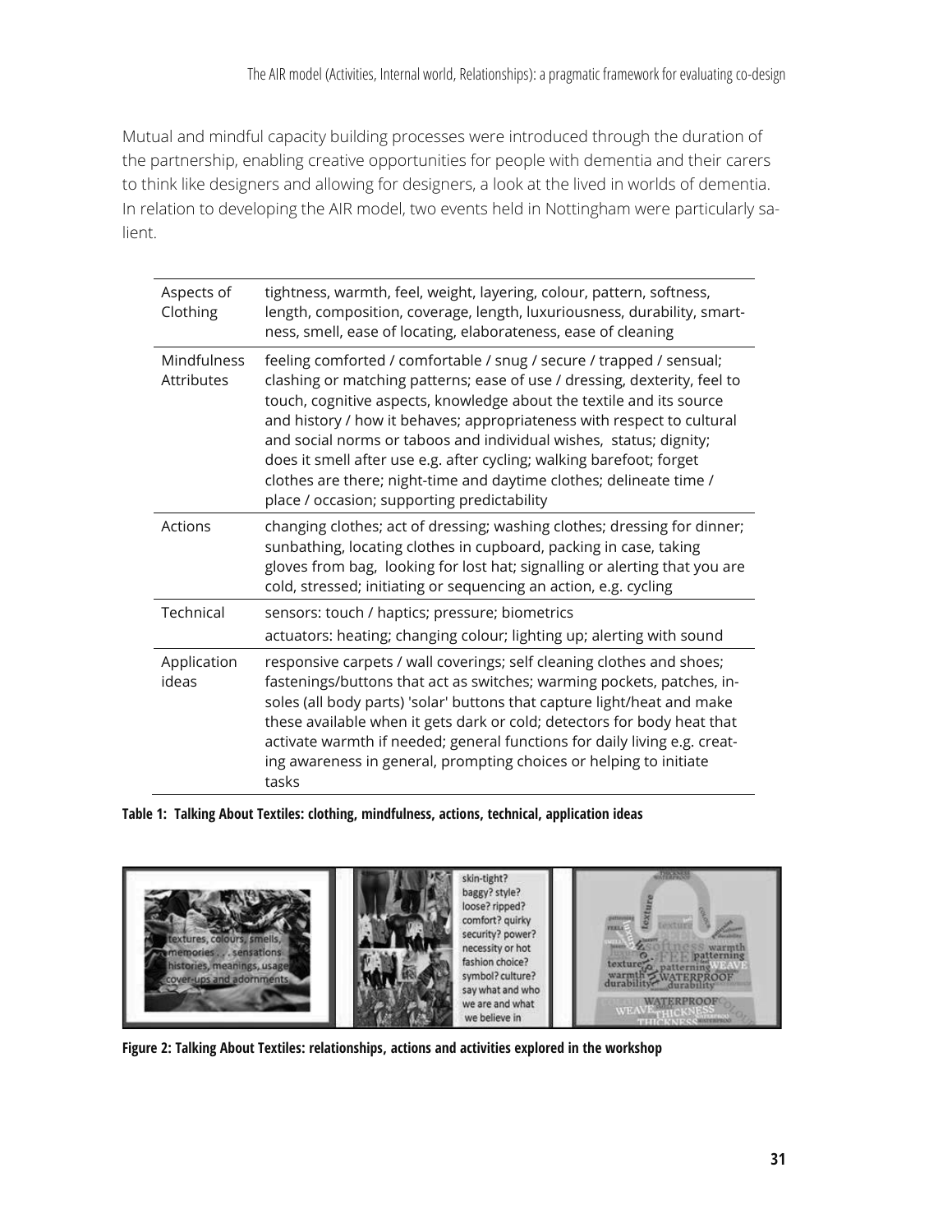#### Exploratory workshop: 'Talking about textiles'

Preceding the co-design activities leading to the MinD prototypes, we introduce one early exploratory workshop that helped people with lived experience to understand basic design concepts through enjoyable tasks that related to textiles as technologies. In the session, a miscellany of textiles, including clothes, fabrics, swatches and soft furnishings, were available for participants to touch, smell, drape, manipulate creatively before considering their attributes, appeal and applications within people's lived in worlds (external and internal). People's findings about textiles are shown in Table 1 and Figure 2. In retrospect, this activity was one of the activities in MinD that heralded the development of the AIR model, in exploring people's inner- and outer- world relationships with textiles and their actions and activities concerning them.

#### Joint capacity building event: 'Let us in we're co-designers!'

The next stage was a full-day workshop, held in March 2018, that enabled partners with and without lived experience of dementia to work creatively together to examine their relationships with everyday objects prior to commencing design considerations for the MinD technology prototypes. The event began with tasks that demonstrated common social abilities and difficulties, regardless of impairment or diagnosis. This helped everyone to appreciate one another and begin to work together in teams.

Participants then considered memory aids and connective devices; smart phones, paper diaries, maps, apps, calendars, and a handkerchief with a knot in it (reminder!) They commented on design quality, aesthetics, possible improvement / modification, effectiveness and impact on external and internal lived in worlds (see Figure 3).

The process and outcomes of this workshop assisted to direct MinD to the importance of multiple systemic relationships between assemblages of people with one another and with objects within their lived in networks. The understandings of this were encapsulated in and navigated all future thinking through AIR.



**Figure 3: MinD co-design Workshop**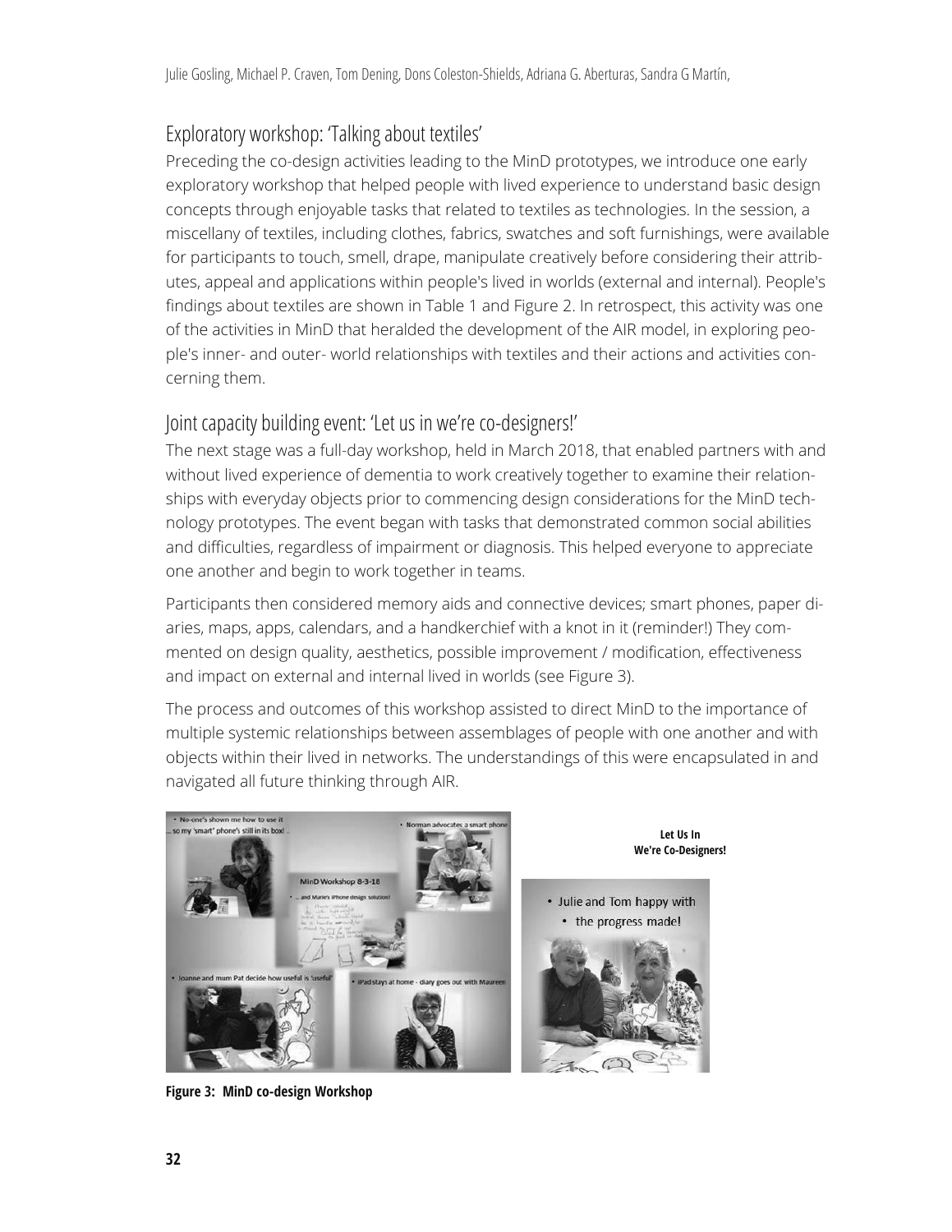The template shown in Figure 4 reflects some of the criteria that people thought about in relation to their smart phones. Here, participants recognised that this helped them to think about familiar objects in their everyday lived in worlds, to see them anew, view them critically and consider how design factors impacted upon their relationships with people, with objects and processes, contexts and environments and with their own personal and innermost worlds of thoughts feelings, perceptions.

It was from the kinds of discussions in this workshop that it became apparent that the impacts of design could be usefully separated by looking at the user's activity in relation to a product, at how it affected them internally (how it made them feel), and how it affected their relationships and functioning in the external world. This then led by a process of reflection to the diagrammatic version of AIR presented above in Figure 1.

| А                                                                                  |                                                                                  | R                                                                                  |
|------------------------------------------------------------------------------------|----------------------------------------------------------------------------------|------------------------------------------------------------------------------------|
| User experience of an<br>activity with an object<br><b>ACTIVITIES ACTIONS</b>      | internal world<br>relationship with self<br>feelings/thoughts/perceptions<br>Y/N | relationship with world<br>interface with other people, things<br>and environments |
| <b>ATTRIBUTES:</b>                                                                 | <b>GIVES ME A SENSE OF:</b>                                                      | Y/N<br><b>IMPROVEMENTS:</b><br>Y/N                                                 |
| Efficient                                                                          | Self Esteem                                                                      | <b>Makes Me More Productive</b>                                                    |
| Useful                                                                             | Security                                                                         | Helps Me Perform Well                                                              |
| Stylish                                                                            | Confidence                                                                       | <b>Improves My Social Networks</b>                                                 |
| Practical                                                                          | Being 'Trendy'                                                                   |                                                                                    |
| Easy to Use                                                                        | <b>Relief From</b>                                                               | Increases My Capability                                                            |
| Complicated                                                                        | Embarrassment                                                                    | Promotes My Independence                                                           |
| Need Help With<br>Awkward To Use?                                                  | <b>Relief From Confusion</b>                                                     | Enhances My Quality Of Life                                                        |
| <b>Would Need To Learn</b>                                                         | <b>Relief From Frustration</b>                                                   | <b>Helps Moderate My</b>                                                           |
| <b>Stuff Before Use?</b>                                                           | Happiness / Contentment                                                          | Confusion                                                                          |
| It Seems To Have                                                                   | Peacefulness                                                                     | Y/N<br><b>IMPACTS UPON MY:</b><br><b>Willingness To Take Risks</b>                 |
| Potential                                                                          | Purpose                                                                          |                                                                                    |
|                                                                                    | Being In Control                                                                 | Ability To Join In                                                                 |
| <b>COMMENTS</b>                                                                    | <b>Being Accepted</b>                                                            | <b>Motivation To Socialise</b>                                                     |
|                                                                                    |                                                                                  | Eagerness To Try New Things                                                        |
| "I had a Christmas gift, a brand new                                               | <b>Being Empowered</b>                                                           | Ability To Take Advantage Of                                                       |
| smart phone, my son gave it to me, but<br>it is still in the box six months later. | <b>Togetherness With Others</b>                                                  | Opportunities<br><b>Facility To Be Mindful</b>                                     |
| because nobody's shown me how to                                                   | <b>COMMENTS</b>                                                                  |                                                                                    |
| use it."                                                                           |                                                                                  | <b>Physical Well-Being</b>                                                         |
|                                                                                    | "I feel quite confident and in control when                                      | <b>Emotional Well-Being</b>                                                        |
| "I think it could be made easier to<br>handle"                                     | I have my phone to hand."                                                        | <b>COMMENTS</b>                                                                    |
| "I have a great idea for a holding<br>frame - light and                            | "I do feel confused and inadequate<br>because there are so many settings."       | "makes it easy to get in touch with my friends<br>even when I can't see them."     |
| quick to operate"                                                                  | "It might can possibly help me to feel<br>more accepted with the grandkids"      | "I don't know if it helps me take risks because                                    |

"sometimes simple is best"

I stay away from risks."

**Figure 4: Template with related participant comments relating to mobile phones**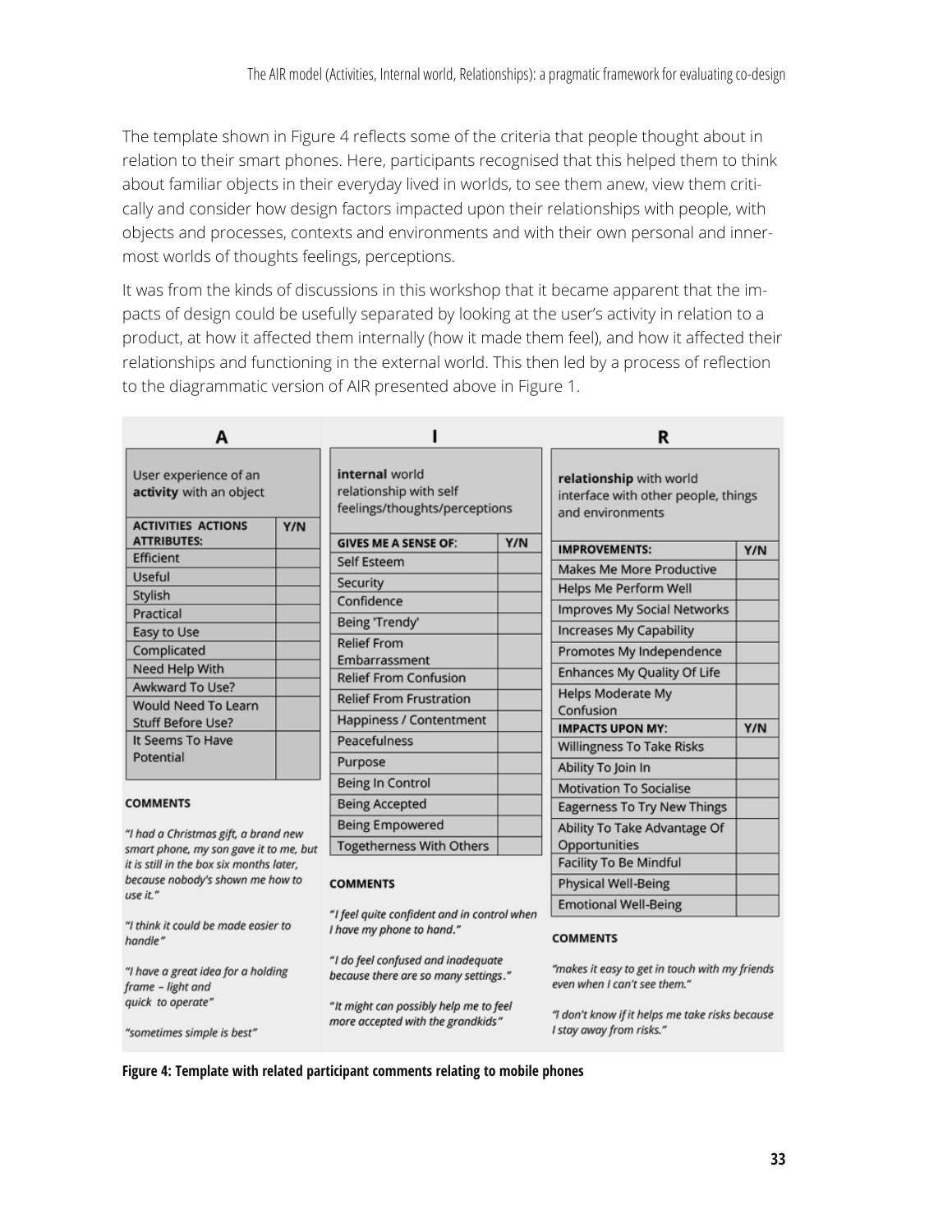The various workshops and other capacity building sessions we have facilitated have helped to seed a culture of creative co-design for all of the MinD partners, through:

- enabling a mutual and mindful appreciation of experience and expertise
- fostering a strengths and opportunities perspective
- building a shared language
- taking shared ownership and shared responsibility
- seeing problems and solutions through many eyes

These workshops were also part of the process that fed into the development of an evaluation approach aligned to the co-design process. In particular the MinD project had used the emergent AIR model in the process of developing two technologies: *Lets Meet Up*, a digital screen interface to enable social connections and activities, and *The Good Life Kit,* a compendium of serious games together with a book of information, reflections and mindful exercises. We now focus on the development of the evaluation process, focussing on evaluation of the *Good Life Kit*.

## **4. AIR and the Good Life Kit (GLK)**

The aims of the co-designed and co-created Good Life Kit games and activities are as follows:

- encourage us to lead mindful lives
- enable us to empower ourselves
- assist us to engage in purposeful activities
- allow us to better connect with ourselves and with other people

Mindfulness is the relationship we have with our own experience. Self empowerment enhances a sense of agency, personal independence and control. Purpose fulfilled, gives meaning to our lives and those of others. Establishing better connections with self and the social worlds that we inhabit nurtures a growth of body and spirit.

The Good Life Kit (GLK) has 3 components:

- 1. *Living the Life: making the most of it*: a work book and aid to positive reflection and appreciation, to support living well with dementia It also incorporates 'A Walk Around Myself' tool: a set of mindfulness exercises to the use along with the workbook.
- 2. *This is me*: a social board game to facilitate forward and backward reflections on life experiences, appreciating the past and looking positively forward.
- 3. *You and me*: a dialogue board game in two parts to assist the deconstruction of relationships and daily living ('let your life flourish'), help examine feelings ('personal reflection'), enable pragmatic conversations around power and responsibility ('letting go'), and negotiate life problem areas ('the dialogue'). This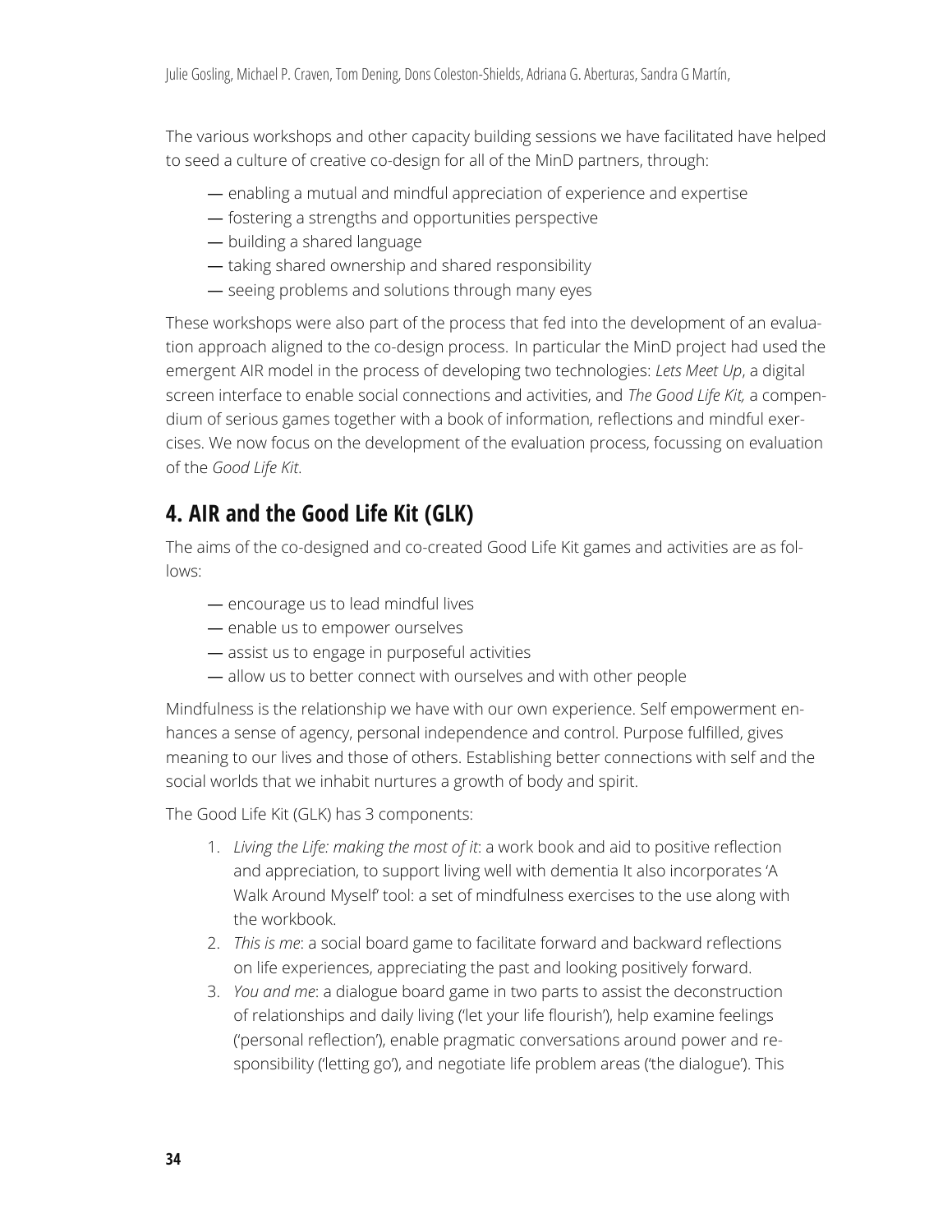is a team game, to be played with chosen close and trusted 'others' who can offer advice and support within a safe space of shared decision making.

In considering how well the games and activities of the GLK work, it is important to be able to question ourselves and others through being present in the moment; what we notice, feel, experience, perceive; what actions we take and what all this prompts us to think about. GLK evaluation explores our actions, our inner experience and our relationships with people and things in our lived in environments, by utilising the framework of AIR.

## **5. AIR and the Good Life Kit evaluation**

Holistic assessment of the GLK prototype mirrors the AIR triangle through its overarching theme of mindfulness as the connection we each have with our own experience. The evaluation method is centred around observation of the components of the GLK as they are being used and subsequent reflections and interviews to record the users' experiences. The MinD evaluation tool captures not only the user-activity interface with the set of board games and associated material that form part of the GLK, but also facilitates an added reflection of the games' influence on players' inner selves and the potential impact of players connection with their external worlds; and it additionally explores the game-play impression on any observers and evaluators. Thus, all three components of AIR are explored in this process.

It is through mindful connection with such experiences that game players, observers, supporters and researchers with and without dementia question themselves and others about what they notice, what they experience, and what this prompts them to reflect on. The values of co-design thus extended into and enriched the stages of prototype testing and evaluation of the GLK.

The interview is a mutual task where we support one another to share thoughts, feelings and suggestions in response to questions asked of us. Game players, in groups or individually, respond to questions with an interviewer or a supporter. Furthermore, (with game players' permission) the information gathering process extends wider; interrogating the interviewers, observers and the people there to offer support, who are all invited also to make observations about how they perceive the games and activities to meet the stated aims of the Good Life Kit, the wishes and needs of game players and also any other emergent purpose (as yet undiscovered).

Additionally, interviewers and any person there to assist the game players, (family, friends, carers or supporters) are then asked to make their own reflective journey, to discover how experiencing both the game and the game players engagement with it impacts on their understanding of the participants and the situation, what personal feelings emerge for them as observers and any potential for change that is liberated. Lastly, everyone invited to feed back on the interview process through a brief survey,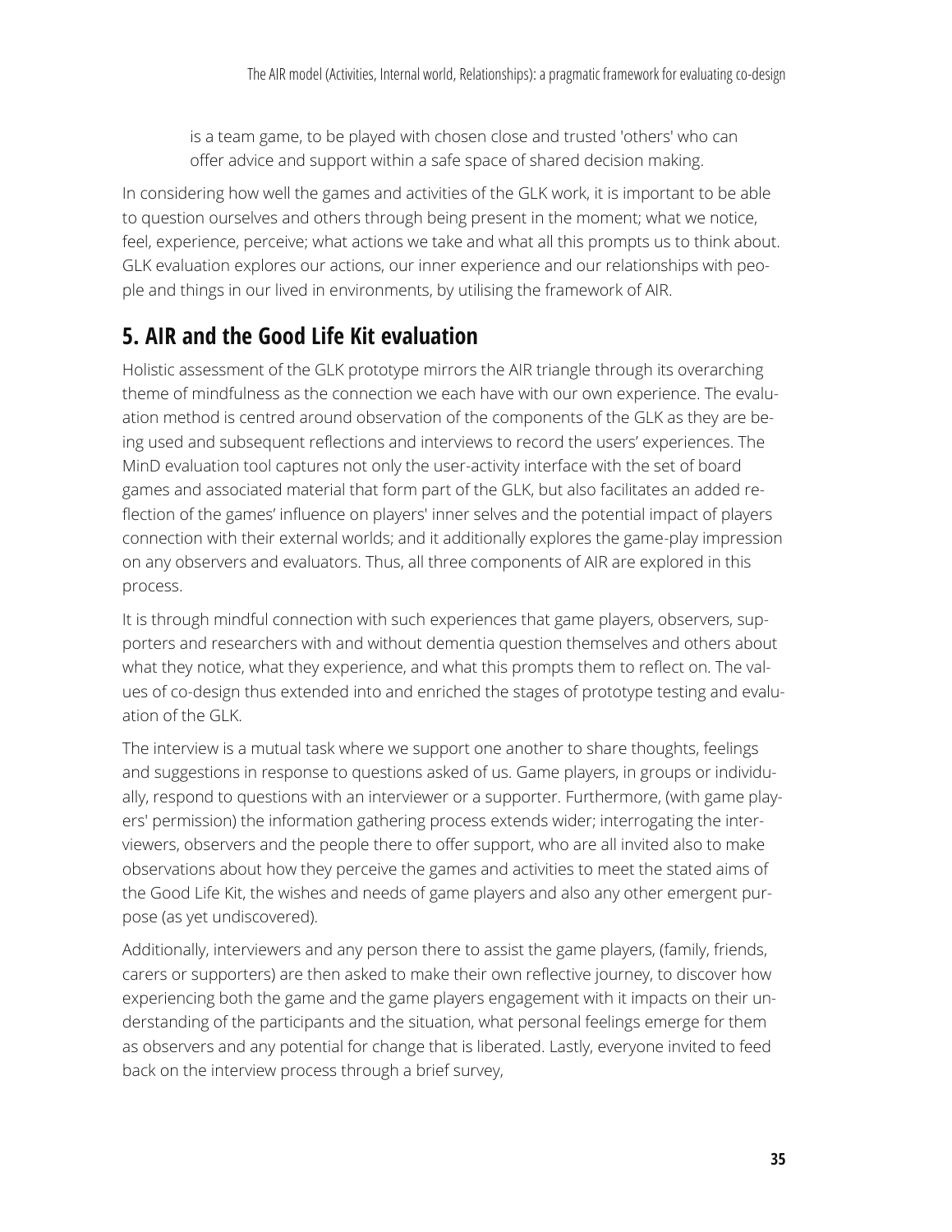Thus, interviewer and supporter join with game players as mindful investigators, reflective and creative architects of mutual well-being and collaborative agents for positive change and possible further innovation. These dialogues become the shared space in which questions are asked and answered, observations noted and thoughtful insights distilled, This process tests the GLK from a multiplicity of different perspectives and enables our empowered journeys of self-discovery and appreciation of one another as co-evaluators travelling together.

To support the interviews, there are several tools that include:

- The story of MinD as a co-creation project and process, embracing its purpose and describing the products and how they came to be chosen and developed from the ideas, wishes and needs of people with lived experience. This was all written in the first person e.g. 'the aims of the Good Life Kit games are to encourage us to lead mindful lives; enable us to empower ourselves; assist us to engage in purposeful activities; allow us to better connect with ourselves and with other people.'
- Definitions of MinD principles e.g. mindfulness as the relationship we have with our own experience; self-empowerment as the enhancing of personal independence, agency and control; purpose meaningful occupation as the bringing of life fulfilment and improved social connection to nurture the growth of body and spirit.
- Key statements of permissions and rights for all participants, such as the right to refuse to answer, the freedom from judgment or negative comeback and the firm guarantee that this is not an assessment or a diagnostic test and that there are no right or wrong answers.

These tools are written in a strengths-based language throughout, and have tried to avoid needs-deficit or clinical wording and concepts. Additionally to support evaluation, the following materials have been produced, which are more typical of a standard semi-structured interview process:

- Participation information for the evaluation and consent forms.
- Evaluation questions and general guide to use, for participants.
- Guide for facilitators/interviewers.
- User friendly prompts
- Feedback questionnaires about the tasks and the session for all.

The questionnaire was designed to be user friendly and is split into four sections:

- 1. the first part elicits personal demographic data and information about personal wellbeing. It also includes a mindful question on feelings in the moment
- 2. secondly, pragmatic information about the game and game play is gathered; attractiveness, ease of play, accessibility; dimensions of the board game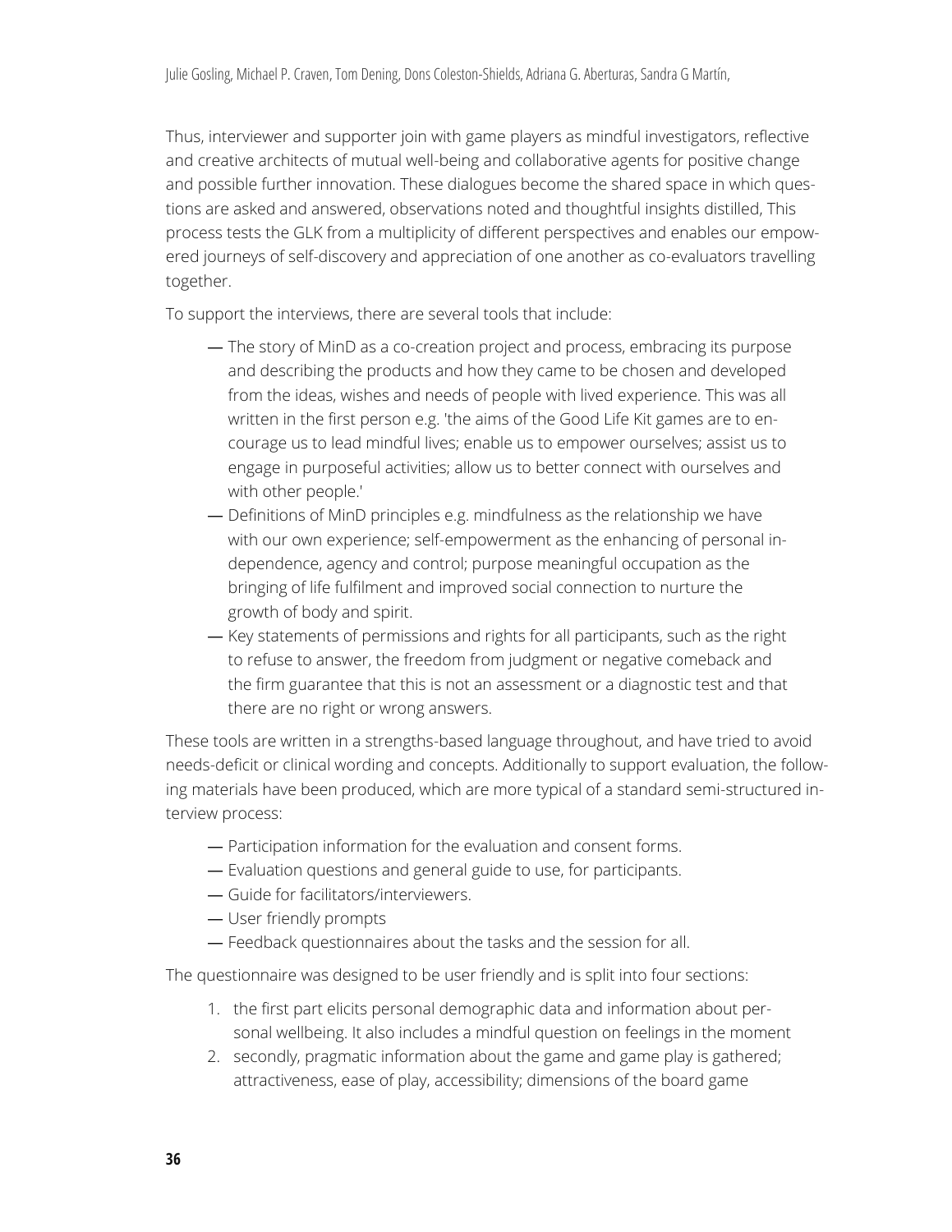- 3. the third section captures personal feelings evoked during game play (such as joy, regret, hope, sadness, excitement, anxiety, contentment)
- 4. the final section considers what potential impact game play could have on players interface with their lived-in worlds - enhanced social interactions, problem solving opportunities. (This requires some forward thought, although observers may detect observable signs of change during game play.)

The observation sheets capture what observers notice rather than recording direct verbal answers to questions. Observations convey information to the observers and others that can assist a mindful insight into the game-play.

Additionally, observers, interviewers and supporters are asked to 'notice themselves' to capture their own reactions and to reflect on the feelings and thoughts generated when experiencing the activity of others. This allows for insightful and mindful reflections that may serve to challenge or reinforce existing understandings about people's conditions and capacity or to develop new wider understandings about potential and opportunity in relation to people living with dementia, and the things that enhance or inhibit these.

# **6. Summary**

The GLK development and the subsequent development of an evaluation tool for its prototype have been influenced by the AIR model, enabling it as a wellbeing product to concentrate on significant domains of Actions, Inner world (feelings) and Relationships within the lived experience of people with memory and/or other cognitive difficulties, including dementia. The Good Life Kit, along with other MinD technologies, serves primarily to assist and support people with dementia and those who are closest to them. Nevertheless its mindful aims and benefits encompass everyone involved in creating the kit, using the activities and games, or supporting their use by others. The GLK also has the potential for use in other health or social care settings, besides its original intended application to dementia.

Evaluations are presently being conducted across the four European countries that have gathered source data from participants living with dementia and their care givers. Evaluation contexts have differed from country to country; using clinic, care home and informal spaces. Formats have also varied between focus group and one-to one interviews. In two countries, Spain and the UK, the evaluations have involved people with lived experience as active facilitators, interviewers and supporters. Early results demonstrate a very positive response to both the games and game play and to the creative processes of their evaluation. Particularly in group settings, there have been instances where we have observed previously silent participants noticeably 'light up' and engage with joy in game-play while their care givers then sit back and relax..

Findings from evaluation are giving interviewers, supporters and researchers much room for reflection. For example, those spaces where participants have recalled pain and held it for one another, fly in the face of conventional reminiscence advice to steer game-players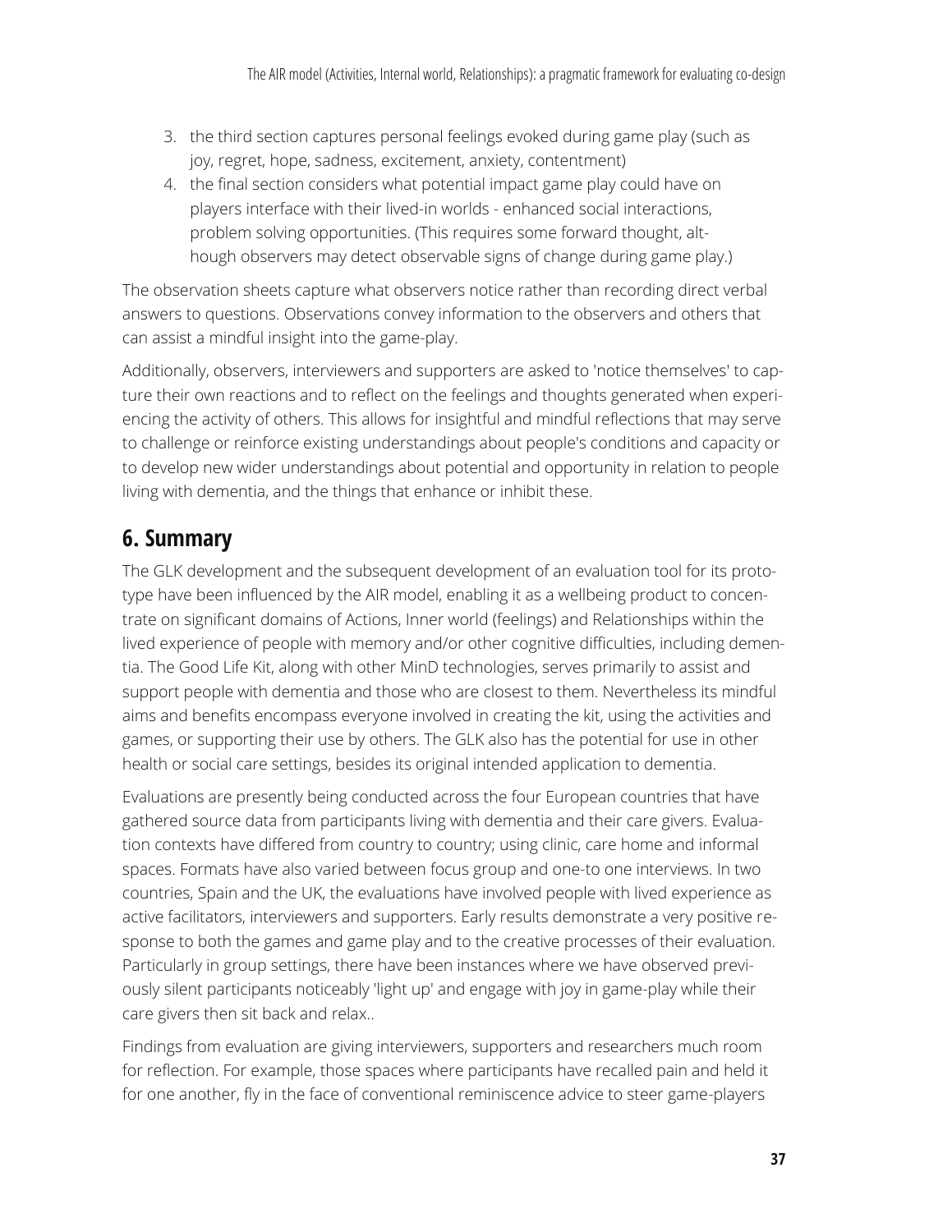away from 'negative' memories'. Additional potential has been demonstrated for employing the Good Life Kit as a communication and awareness raising tool for care and support workers. Value has also been shown through game play for people living with other long term physical and mental health conditions, including cancer and strokes.

For the purpose of this paper, it is our experience that the Good Life Kit and all the processes and models it incorporates, especially AIR, can encourage each one of us to take a reflective and evaluative co-design journey. Whether we are engaged in information gathering, designing, evaluating a product or making use of the games and activities in our lives, we can each see ourselves as adventurers, explorers and discoverers. And throughout the co-design travels, it is our conscious connection with AIR that empowers all of us who participate in MinD, regardless of ability, capacity or difficulty, to mindfully live our lives and to flourish.

**Acknowledgements:** The funding for this work was provided by a grant from the European Commission, Grant agreement ID: 691001 from the MSCA-RISE-2015 - Marie Skłodowska-Curie Research and Innovation Staff Exchange (RISE) programme for the project 'Designing for People with Dementia: designing for mindful self-empowerment and social engagement' (2016-2020). The work described in this paper was conducted during staff exchange secondments of the respective partners, in partnership with people living with dementia and their carer givers. JG acknowledges and thanks the MinD Patient and Public Involvement Group in Nottingham and Grupo de Expertos por Experiencia Valladolid, whose lived experience perspectives, values and ideas are fully represented throughout her authorship. MC and TD acknowledge the additional support of NIHR MindTech MedTech Co-operative for which the views represented are the views of the authors alone and do not necessarily represent the views of the Department of Health in England, the NHS, or the NIHR. The authors wish to thank the other members of the MinD consortium and in particular, the University of Twente Design students (supported by GL) who developed and realised the Good Life Kit on which this evaluation was performed, also in particular, the interpreters, translators and facilitators at INTRAS who enabled researchers with lived experience from Nottingham UK to work with participants with lived experience in Valladolid, Spain. All authors (one of whom has lived experience of memory problems) celebrate the contribution of the public and patient workshops towards the insights and innovations described in this paper.

#### **7. References**

- Advocacy In Action with Staff & Students from the University of Nottingham (2006) Making It Our Own Ball Game: Learning and Assessment in Social Work Education, Social Work Education, *25*, 4, pp. 332-346, doi: 10.1080/02615470600593519
- Chaurasia P, McClean SI, Nugent CD, Cleland I, Zhang S, Donnelly MP, Scotney BW, Sanders C, Smith K, Norton MC, Tschanz J. (2016) Modelling assistive technology adoption for people with dementia. J Biomed Inform., Oct, 63:235-248. doi:10.1016/j.jbi.2016.08.021.
- Cudd, P., Bolton, E., Gallant, Z. and Greasley, P. (2013) The person living with dementia, their carer and their digital technology. In Encarnação, P., Azevedo, L., Gelderblom, G.J., Newell, A., Mathiassen, N-E. (eds.) Assistive Technology: From Research to Practice, IOS Press, pp. 610–615.
- Craven, M. P., De Filippis, M. L. and Dening, T. (2014) Quality of Life Tools to Inform Codesign in the Development of Assistive Technologies for People with Dementia and their Carers. in Pecchia et al. (eds.). Ambient Assisted Living and Daily Activities, LNCS 8868, Springer, pp. 394-397. doi: 10.1007/978-3-319-13105-4\_57
- Day H., Jutai J., Campbell K. A. (2002) Development of a scale to measure the psychosocial impact of assistive devices: lessons learned and the road ahead. Disability and Rehabilitation *24* ,1-3 , pp. 31-7. doi: 10.1080/09638280110066343